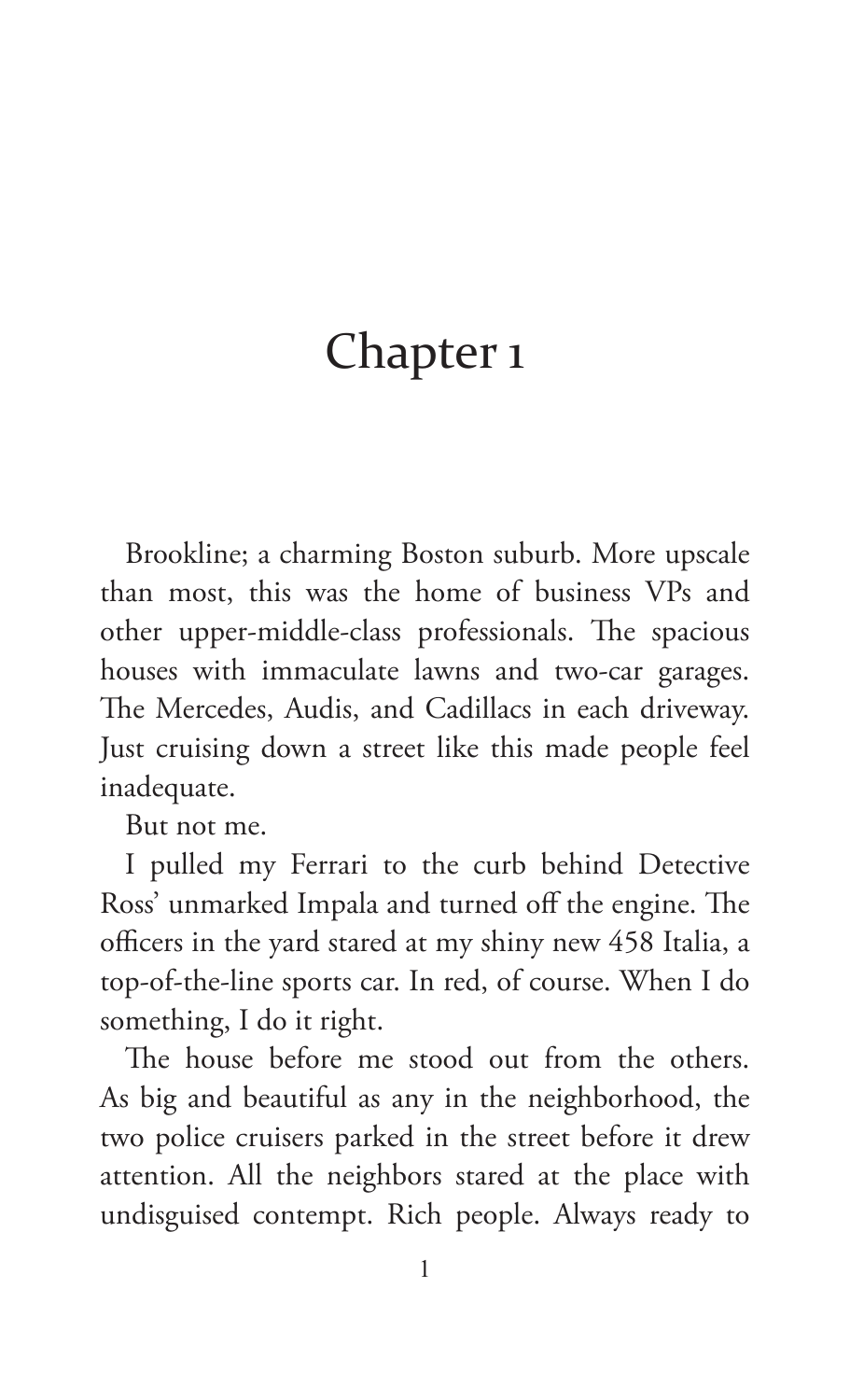turn on their neighbor at the slightest indiscretion.

A fine mist of rain greeted me as I walked up the driveway. Despite the weather, I left my jacket unzipped to provide access to my gun, just in case.

"If it isn't our friend, Simon Kane." The asinine words came from Officer Pope. He had been with the Brookline PD for twenty years and was still a street cop. With a wit like that, I was surprised he hadn't made captain.

I continued my stroll up the driveway. It would bring me past Pope, but I wasn't getting my shoes wet on the rain-soaked lawn.

"Hey," Pope's expression promised another insightful witticism. "You think the suspect's a vampire? No, wait! A werewolf! You believe in them, right?"

Yup. Pure genius.

"Failed the detective test again, I see." Grabbing his wrist, I shoved a hundred-dollar bill into his sweaty palm. "Go buy yourself some Cliff Notes." Without a second glance, I continued past him to the door. Guffaws from the other cops followed, and his eyes burned on my back, but I didn't care. He would be a good boy and leave me alone. The cop at the door said nothing as I passed him and entered the house.

The place was clean and comfortable with classy décor. They had some taste for middle-class. The sound of Ross' voice led me through a doorway off to the left, and I found myself in an equally well-decorated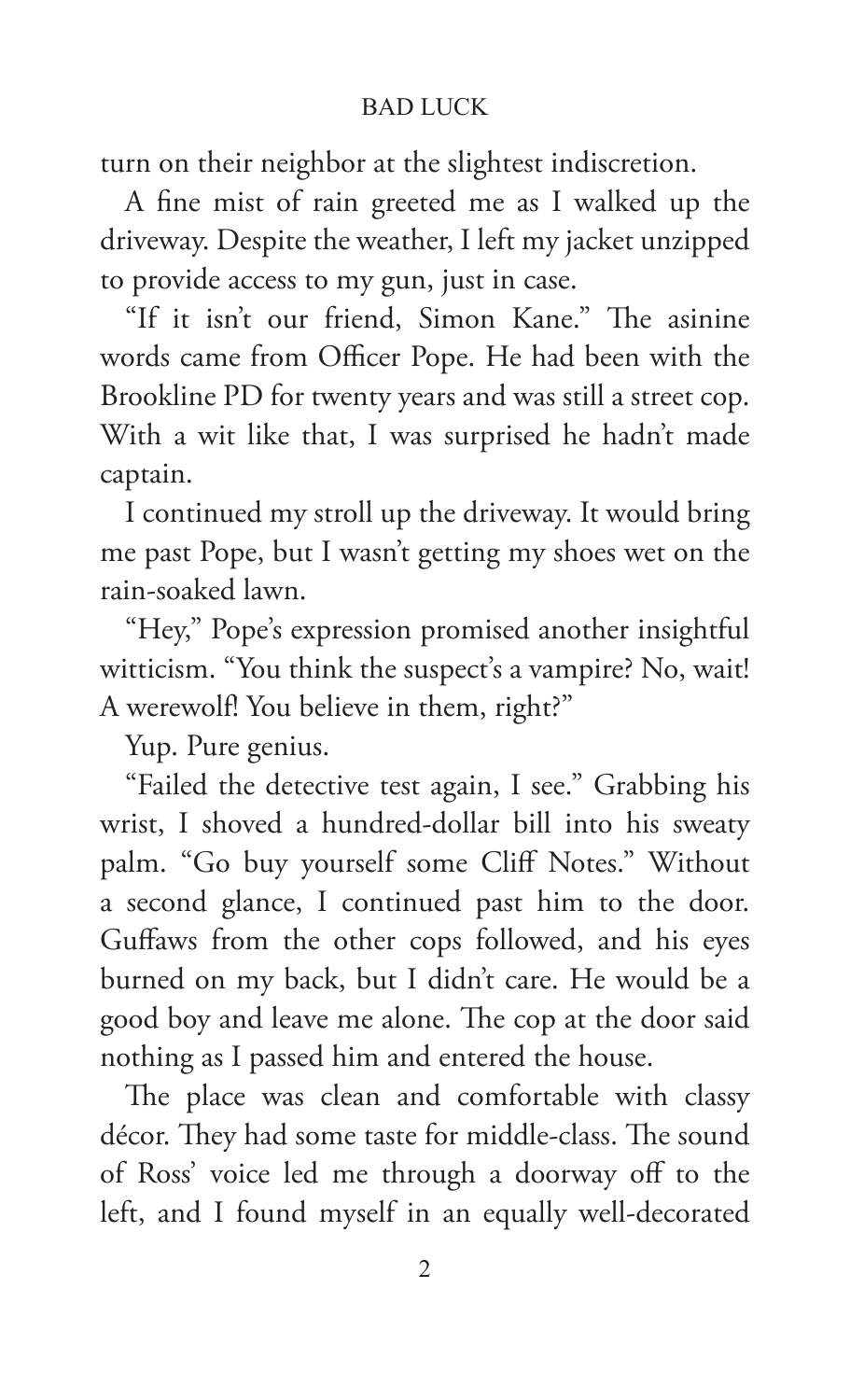living room. A large, flat screen TV dominated one wall, with the couch and other chairs positioned toward it. Photographs and nick-nacks lined the mantelpiece above the fireplace. The room felt warm and homey. A playpen sat by the bay window, and a baby held itself up on tiptoes, gripping the railing for support. A woman stood in front of the sofa near the center of the room. She crossed her arms nervously over her chest, her face a wreck from crying. Detective Joseph Ross hovered between her and the crib. He wore a beleaguered expression as he watched the woman. My entrance got his attention, and he showed relief when he saw me—a rare thing.

My brow wrinkled in consternation as I scanned the room. There were no bodies. No stench of death. And no occult symbols or artifacts anywhere. Only Ross, a few cops, and a distraught housewife.

"Simon," the detective said, taking a professional tone and waving me over.

In three long strides, I stood beside him. "Why am I here? I don't do domestic disputes."

Ross ignored my greeting and turned to the woman. "Mrs. Mann, this is Simon Kane. He's a private investigator but is well suited to help sort this out."

Mrs. Mann stared past me at the baby with undisguised hatred. Odd. Wasn't she the child's mother?

"Simon," he said, undaunted. "I'd like you to give this woman your professional opinion about her son—"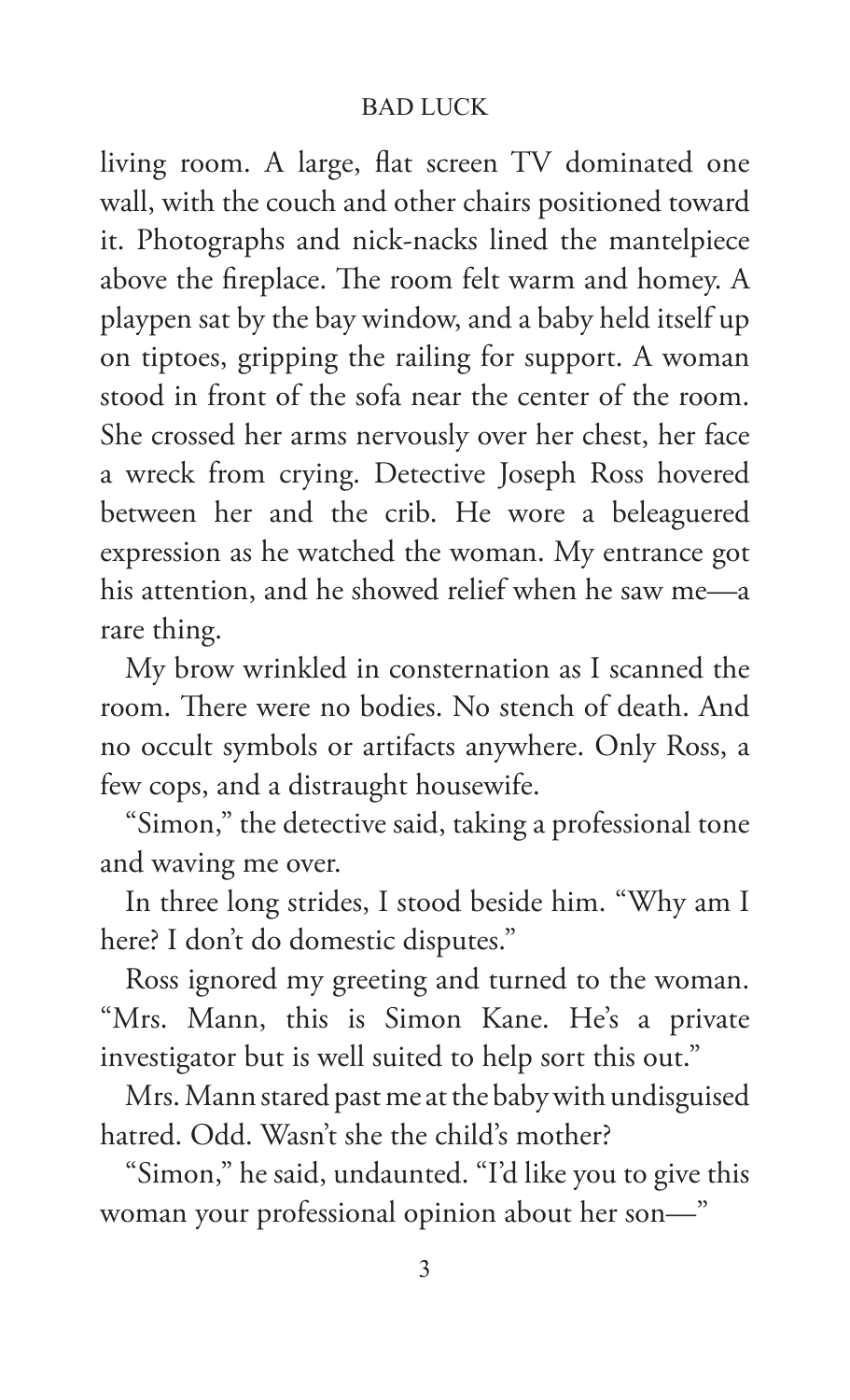"He's *not* my son!" the woman shrieked, tearing her gaze from the child to scowl at the detective.

"Ross, I'm not an expert on babies, you know that." Domestic disputes were number one on my list of reasons not to be a cop.

"You *are* an expert on the supernatural, aren't you?" He said that loudly, as much for the woman's benefit as for mine.

"Yes, that's why I consult for you. What does that have to do with the baby?"

"Mrs. Mann believes little Jacob over there is not hers."

"It *isn't* Jacob!" the woman sobbed. That explained the look she gave the child.

"But you think it is?" I said to Ross.

The detective nodded. "A photo comparison matches." For the first time, I turned to face Mrs. Mann. She gazed at me with teary eyes as I examined her. She was pretty for a woman in her mid-thirties. Though she had that soccer mom look that turns me off. She held a wild, hysterical expression that made her appear desperate, but she wasn't a nut-job who wouldn't recognize her own child. Okay, I was curious.

I affected my best professional tone as I addressed Mrs. Mann. "Why do you think the baby isn't yours?"

She gazed at me for a moment. "You have to be a mother to understand. That—that *thing* is not my son!"

"Hmm." Not really an answer, but there was one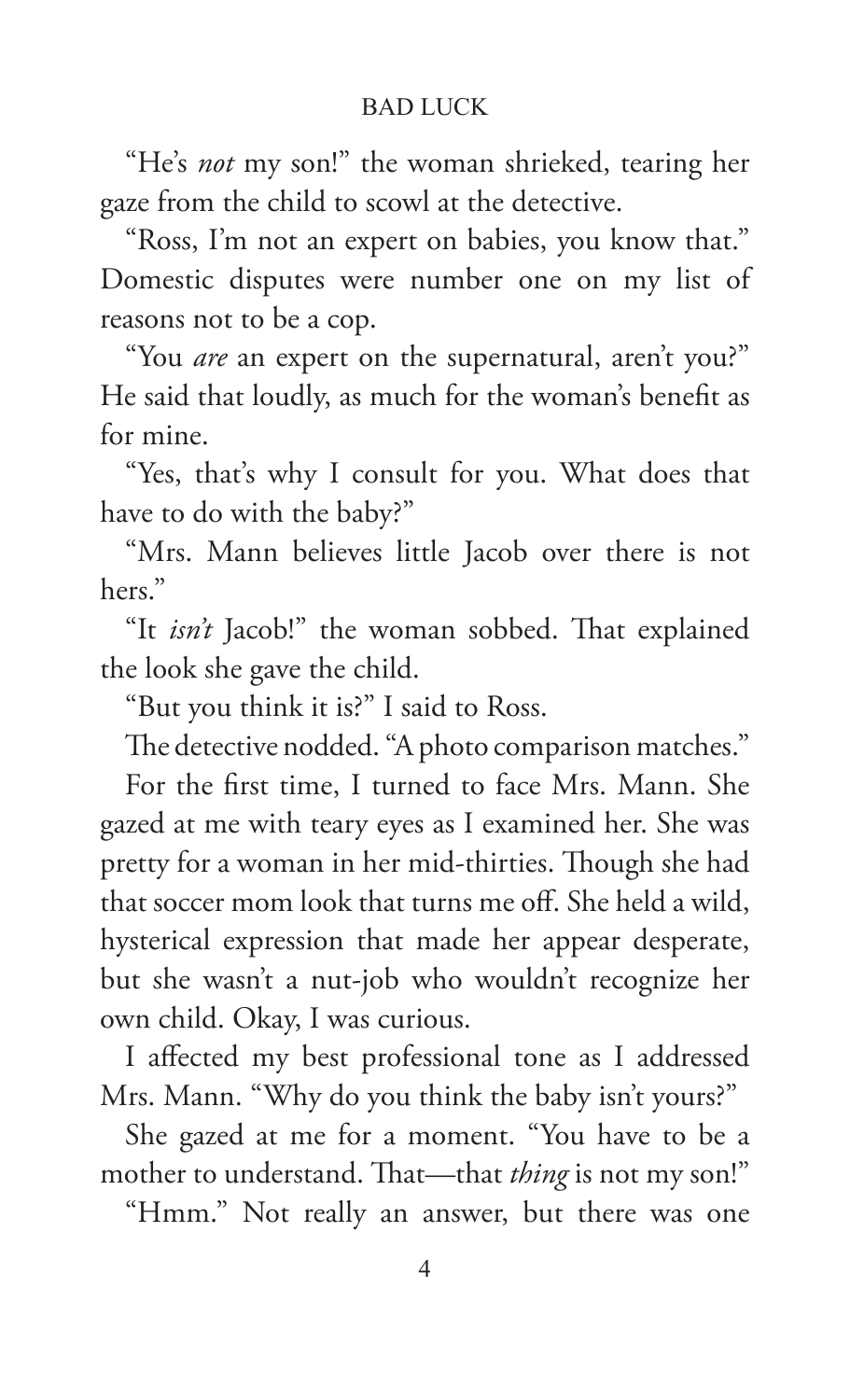thing going for it: sincerity. The woman believed what she said. The time had come to interview the kid.

Crossing over to the crib I knelt and examined the thing that stood inside, holding onto the railing. I say *thing* because it was no kid—I could tell that much. Oh, the creature looked like a baby to everyone else. To me well, let's just say I have a nose for the supernatural—or an eye, in this case.

It's one of my unique talents. You see, I'm not entirely human. Somehow, my DNA got mixed with something paranormal. I have no idea what I am or how I got to be this way. Whatever the case, I've found I have certain abilities, one of which is seeing supernatural beings for what they are. This is why I'm a PI. To learn more about these beings, and exactly where I fit in.

Identifying a supernatural being—or *supey*, as I like to call them—is hard to do. This is, in part, because I was raised like a human, and had to figure it all out myself. Some supies look different to me than they do to ordinary people. Those are easier to identify. But some are tricky. This one had the body of an infant, but something was off about Little Baby Jacob. The expression with which the baby's face considered me was too adult to be real.

"What are you?" I whispered. The fake Jacob stuck its tongue out at me. Nice.

"Fuck you," the baby said, so quietly only I heard. But instead of the surprise and revulsion the faux infant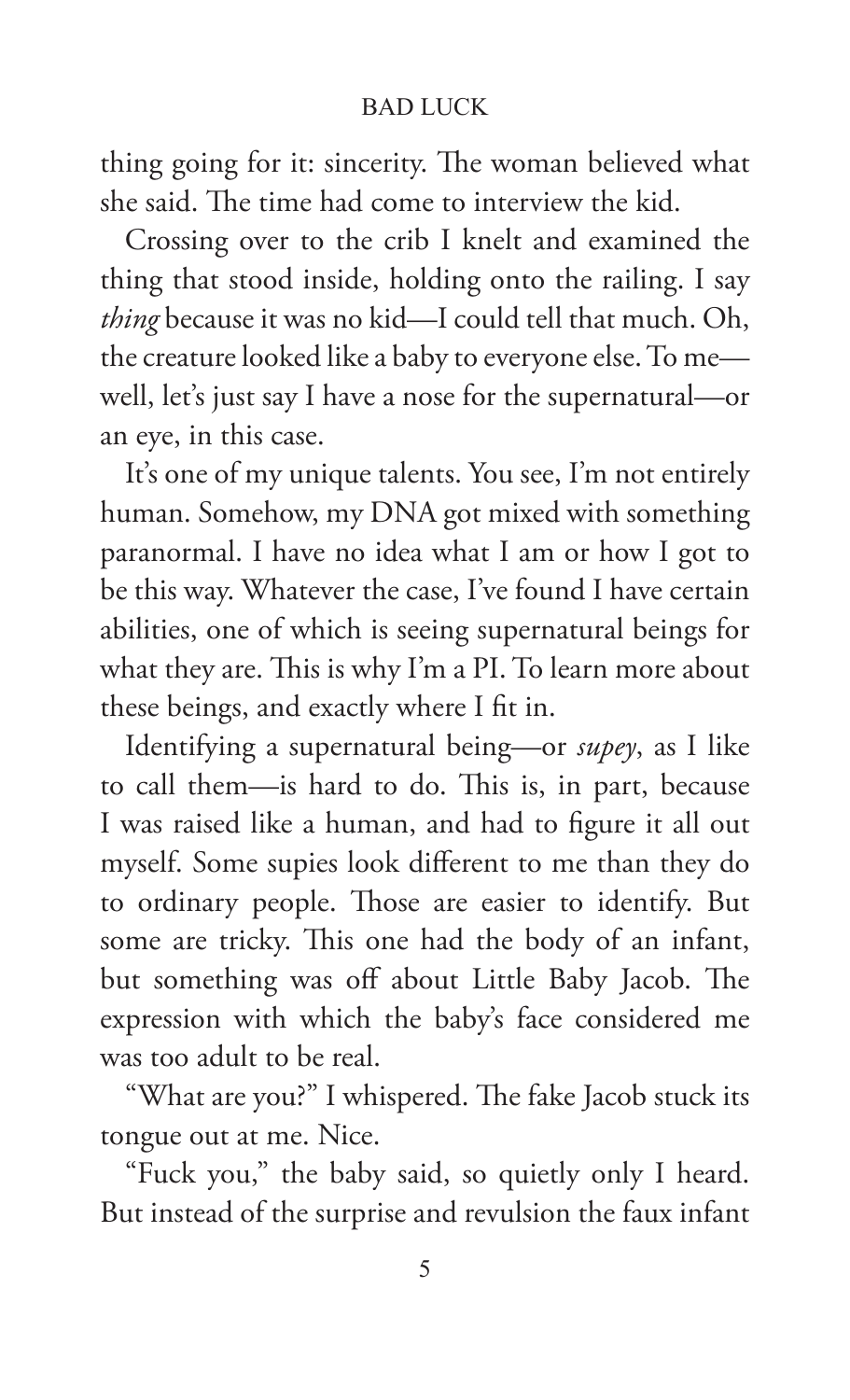expected, I smiled. Yeah, I knew what it was.

As casually as I could manage, I turned and walked a few steps away. The timing was important. I didn't want to tip my hand, or things could get nasty. In one fluid motion, I drew as I turned, flicking off the safety as I aimed. My handgun was always cocked, so the thing only managed to gape at me, its blue eyes bulging in surprise as I squeezed the trigger.

I always forget how loud a gun is. The report filled the enclosed space of the room in a deafening roar, leaving my ears ringing. Cops ran into the room from outside, their guns trained on me within seconds.

"What the hell!" Ross was beside me in an instant and pulled the gun from my hand. I let him take it.

Ignoring Brookline's finest—and their weapons, I turned to the grieving mother. "You were absolutely right, Mrs. Mann. That was not your son."

"Sir!" Officer Pope said to the detective. "Look!"

All eyes turned to the crib. Where the bloody body of a baby should have been, instead lay the bloodless empty skin of a child. There were no bones, no meat, no organs. It was a baby suit, like the skin of a snake after it molted.

Ross whirled on me, his face twisted in disgust and confusion. "What the hell was that thing?"

I shrugged. "A changeling, of course."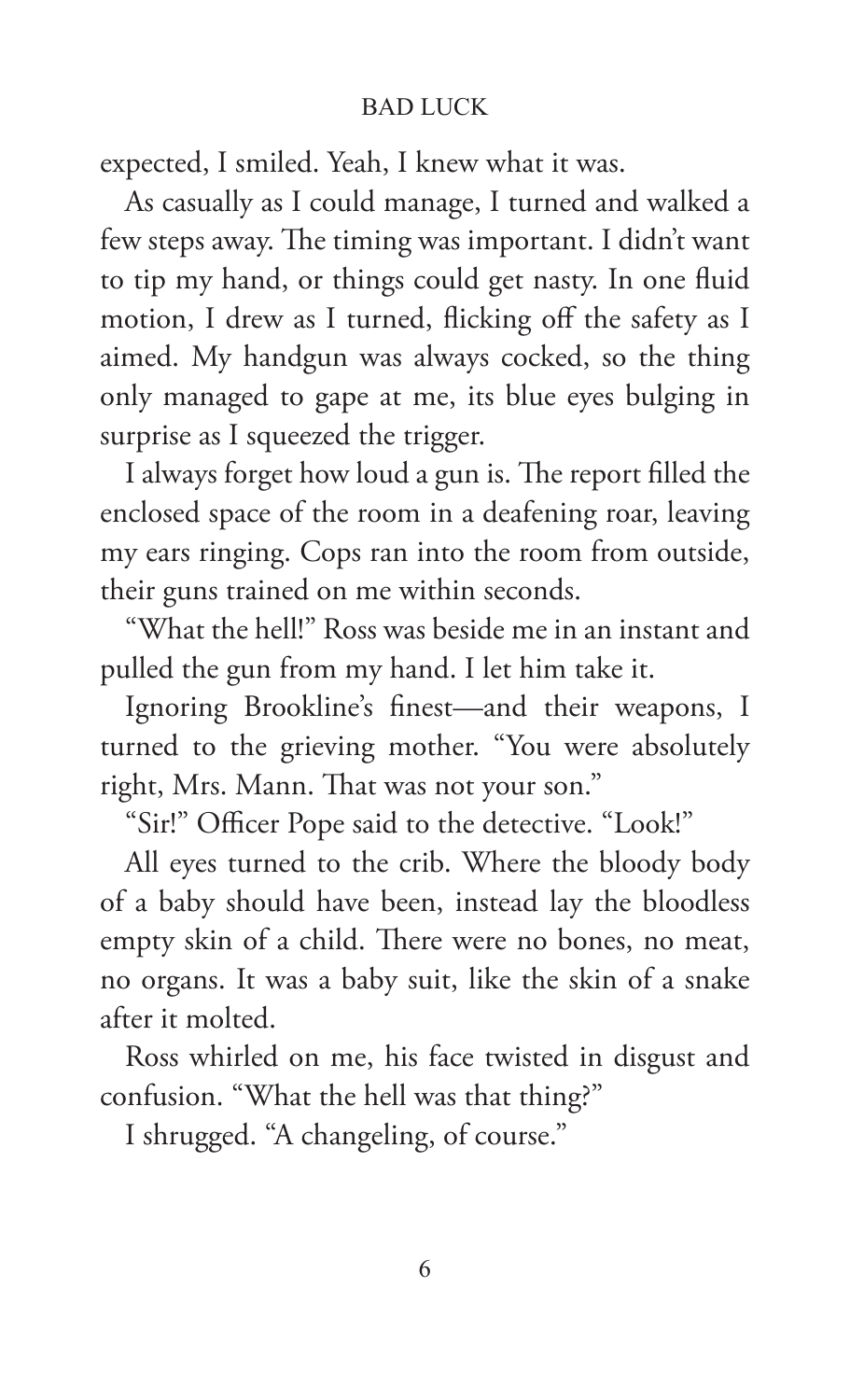# Chapter 2

Ross bobble-headed from the playpen to me, gaping stupidly. He took the revelation better than most people would. At least half of the cops turned away, and one of them vomited. Mrs. Mann screamed. Perhaps she *did*  think it was her son, after all.

My gaze switched to the detective. "May I have my gun back?" The request was reasonable. The thing in the playpen wasn't human, so no murder was involved. In fact, I might have even saved their lives. After all, fairies could be extremely dangerous when pissed off.

"The Hell I will!" Ross exclaimed ungratefully. "You shot a baby!"

I rolled my eyes. Sometimes, I just couldn't help it. The detective had always been more sensitive to the supernatural than most people, which he stubbornly refused to accept. "Didn't you hear me?" My tone was calm, matter-of-fact. "The creature was a changeling,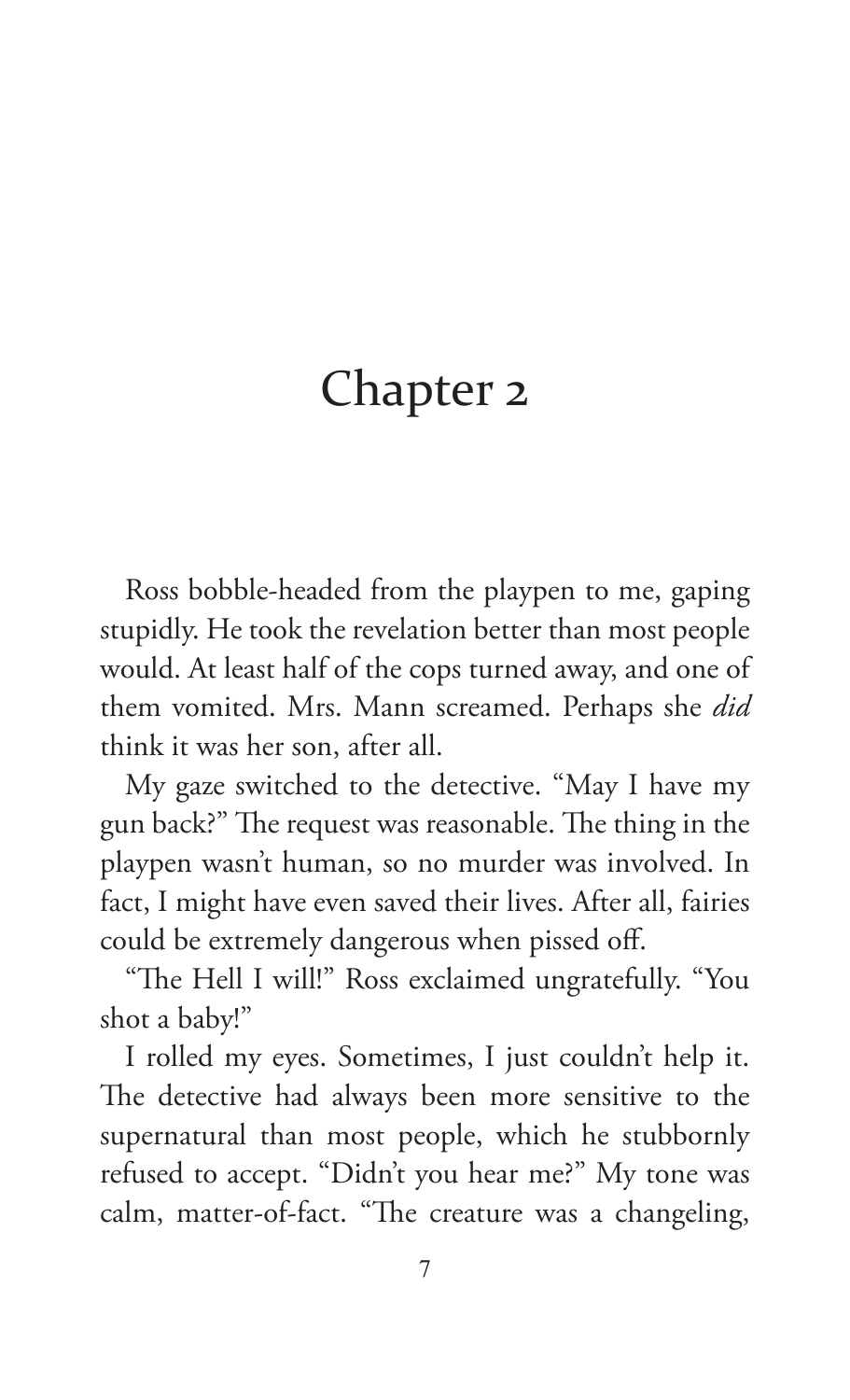not a baby."

"That was a baby in the crib, Kane. We *all* thought so. Even you did when you first came in."

"But when I took a close look the thing in the crib, I became certain."

"Christ, Kane. *I* looked at the baby, and all I saw was little Jacob Mann."

"I'm not like you, Detective Ross..."

"That's for damn sure," he cut in gruffly. I chose to ignore his bad manners.

"You know I can see supernatural entities, even when they're in disguise. When I went to the crib, a changeling looked back at me. I knew exactly what I was doing when I pulled the trigger."

"So, you're saying you expected Baby Jacob to turn into *that*?" His frown betrayed his disbelief.

"Well, I expected the important part. The changeling would be sent home, and its disguise would be lifted."

"Mr. Kane," Mrs. Mann said in a shaky voice. She had gotten over her screaming fit, and now only sniffled. "You said *that—*" she pointed at the crib "—is not my son."

"That's right."

She clenched her jaw, taking control of her emotions for the first time. "Then where is he? Where is my Jacob?"

The two waited expectantly for my answer. "Let's go to the kitchen, and I'll explain changelings to you."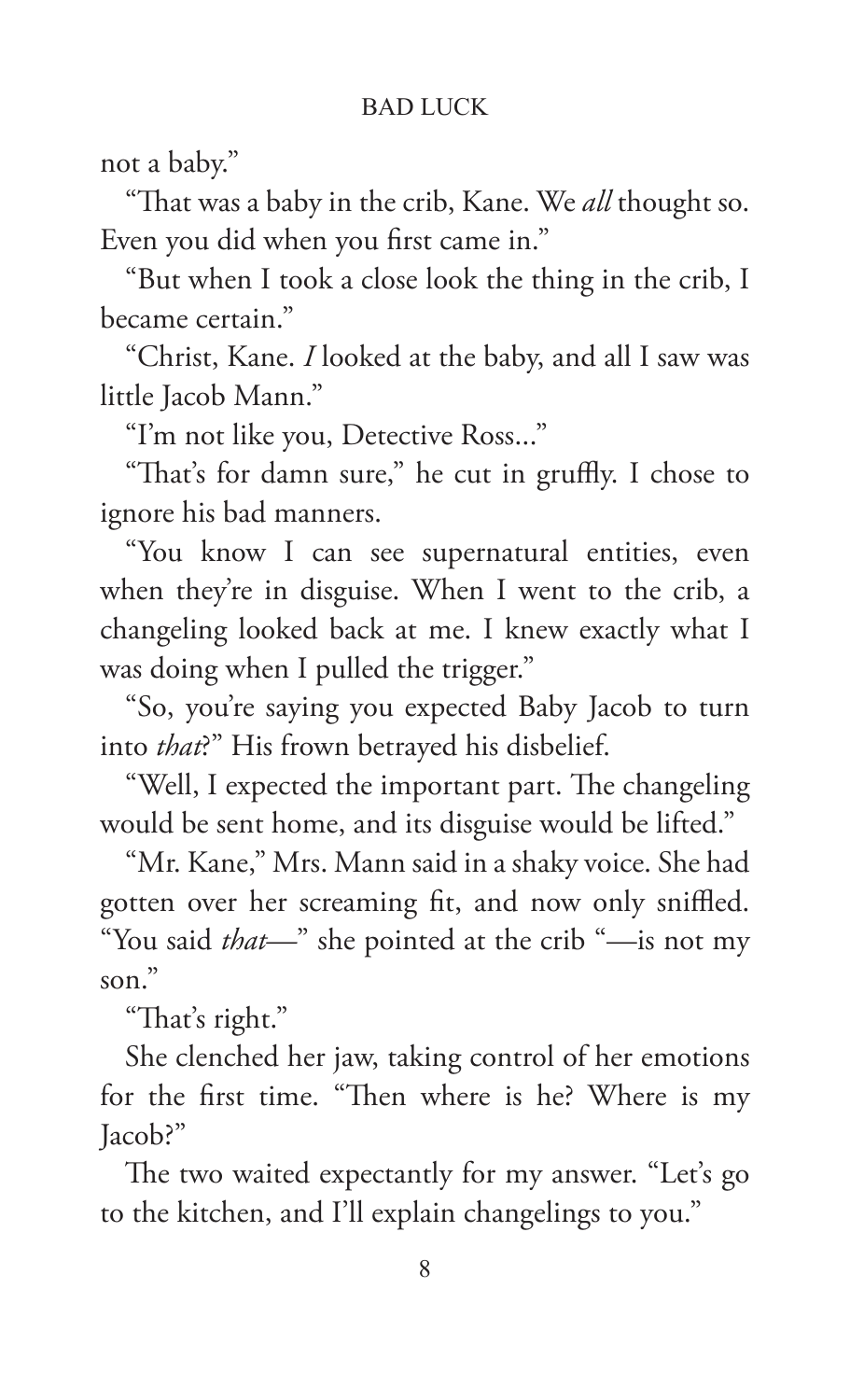Ross stepped away to tell his men what to do with the mess in the playpen before ushering the woman into the kitchen. We sat at the table, and they both stared at me—her expression full of desperate hope, his grim understanding. He thought the kid was gone for good. He might be right.

"A changeling is a type of fairy that loves to cause suffering in humans. It disguises itself as a human child or an elderly person and behaves in ways that drive the victim's loved ones crazy. The thing made you hysterical today, but trust me, that was only the beginning."

The two of them stared at me. Both of their expressions changed. Mrs. Mann's became one of confusion and Ross' one of disbelief with maybe a touch of impatience.

"Cut the crap, Kane," he growled.

My eyes rolled again. "Detective Ross, you know I wouldn't lie about something like this."

"But a fairy?"

"Fairies exist. I've seen them. You need to get over your mundane beliefs." He should have trusted me more than that. I was a professional.

"You're serious?"

"Yes."

"Are you saying," said Mrs. Mann timidly, as though she felt crazy just thinking of it, "that my son is a fairy?"

"Of course not. I'm saying your son was exchanged with a changeling."

"By whom?"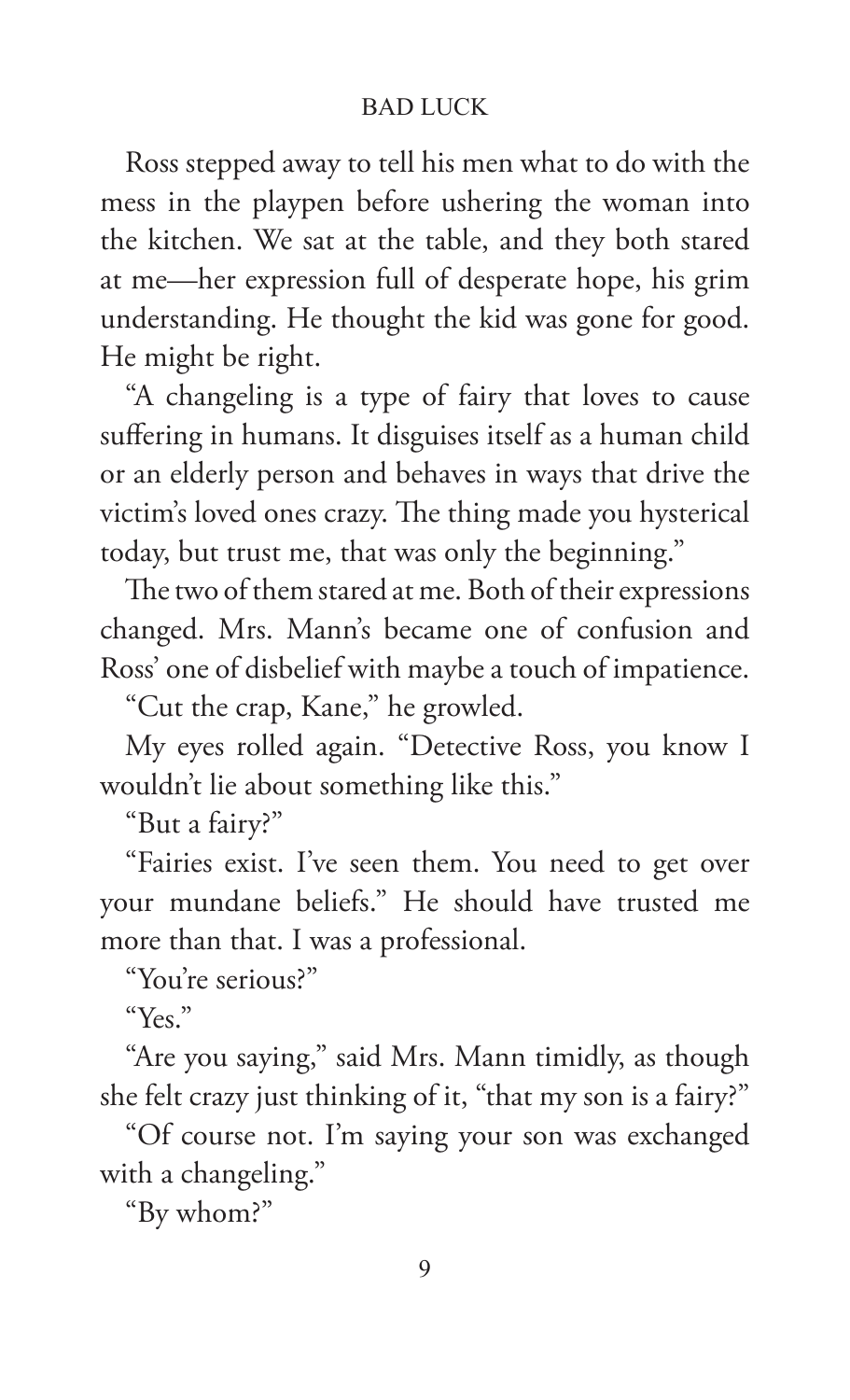"By other fairies."

"Why?"

"Because, Mrs. Mann, you made them mad."

"What?" she said, surprised. "That's absurd! How could that happen? I don't even believe in them."

"Well, somehow they got angry with you or your family, and so they switched your kid with the changeling. They're punishing you."

Mrs. Mann opened her mouth to speak, but Ross spoke first. "How can you make a fairy mad?"

Now he came around. "How do you make anyone mad? Maybe you stepped on its favorite flower, or you cut down a tree it liked to play in."

"You mean a fairy would do something this extreme for stepping on a flower? Come on, Kane. That doesn't make sense."

"You're assuming fairies think like humans. The truth is they have more respect for flowers, trees, and other parts of nature than they do for us. Did you ever torture bugs when you were a kid, Detective? That's what we are to them. And they can act like kids. They're fickle and easy to anger."

"But you're right," I said. "It probably took something bigger to make the fairies this mad."

"How can you fight them?" Ross asked.

"You don't fight them," I said with a chuckle. "You say you're sorry. You do things to appease them, to make them happy. Then, hopefully, they'll leave you alone."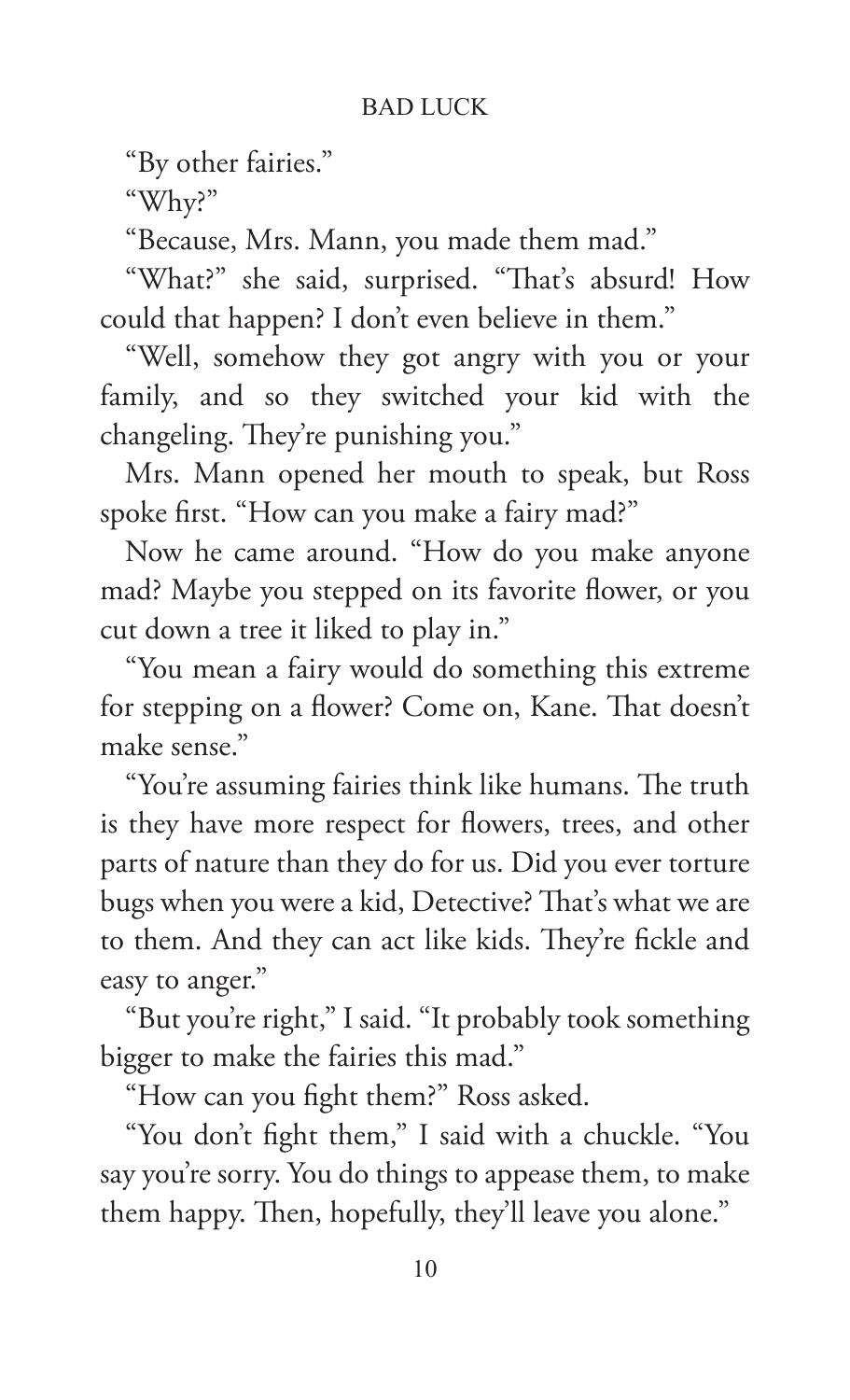"I just want my son back," Mrs. Mann said.

"Then find out how you made them mad and make reparations. And not just to get your kid back. They haven't finished messing with you. They'll do something else. And no matter how many times we stop them, they'll keep attacking your family. You need to make them happy. And you need to do it soon."

"But I couldn't have done anything to upset them," she said. She was about to lose it again.

"Maybe your husband did, or someone else in your family. Find out what happened and put an end to it. Then, do things to appease them."

"Like what?" Ross asked.

"In the olden days, people used to set food out on their doorstep. But you'll think of something better once you've found what made them mad."

"I'll talk to Richard. Maybe he can think of something. Can I call you when I find out?" Mrs. Mann looked at me all teary-eyed.

The truth was, I had hardly ever seen a fairy, and I wanted to. I had questions for them. I was curious about this case. Reaching into my jacket pocket, I pulled out a business card and set it on the table.

"I'm a professional, ma'am. I charge for my services." She took the card.

"You're a private investigator?" she asked.

"And occult expert," I added. "The supernatural is my specialty—it's all I do."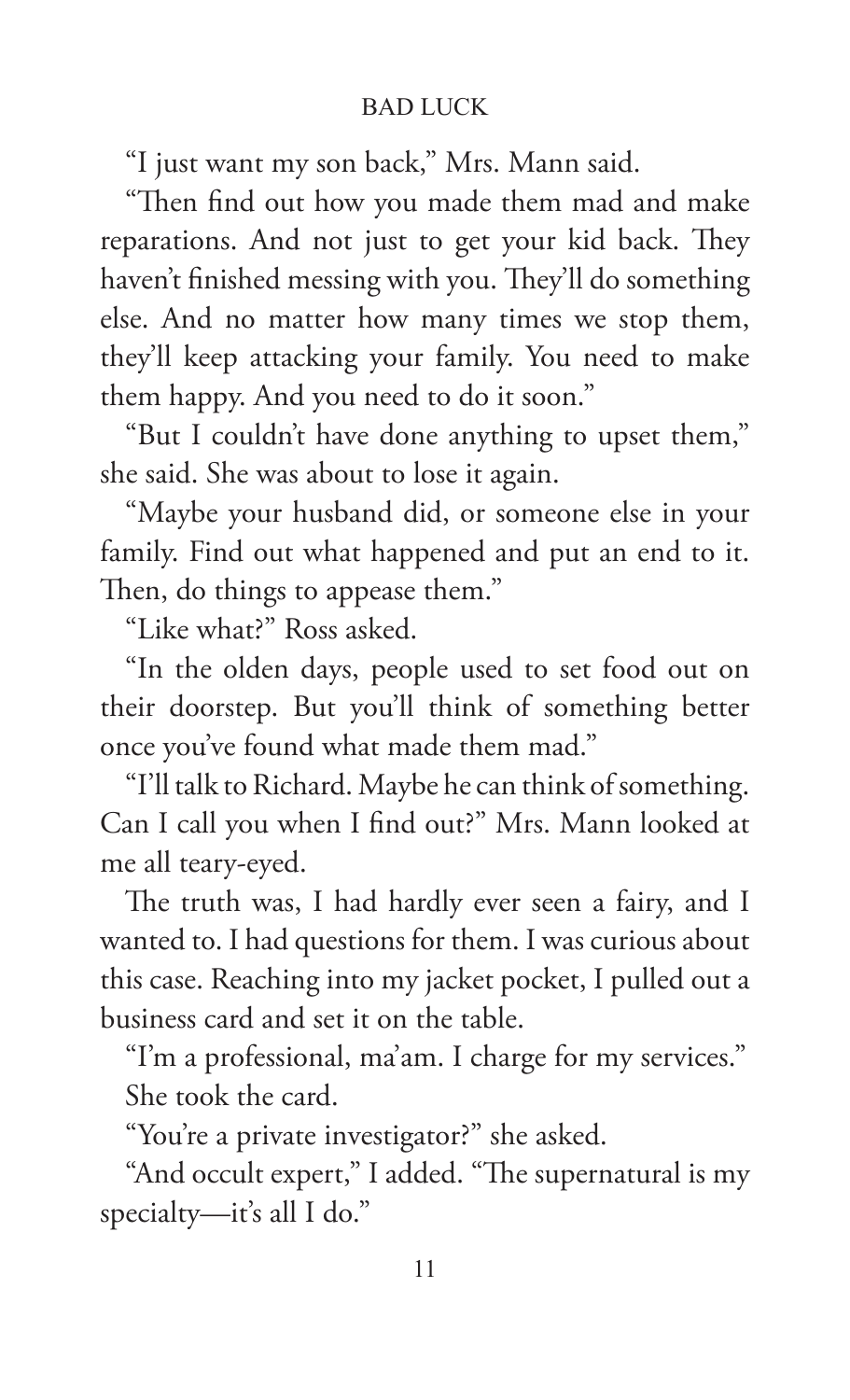"That can't earn you a living."

A smile tugged at my lips. "I don't do it for a living."

Ross handed her a tissue, and she blew her nose. She did it daintily.

"Thank you, Mr. Kane." She sounded grateful. That was surprisingly accepting, given the circumstances.

"Is that all?" I said to the detective.

He nodded.

"Good. Then I'd like my gun back."

Ross just stared at me. He didn't want to. The muscles in his jaw tightened at the prospect. "Okay. But next time I keep it."

"Whatever you say." He would never be able to keep my gun. My father had connections. He was one of the most influential men in Boston, which gave me certain liberties with the police.

Ross pulled my gun from his belt and handed it to me. "I'll walk you out," he said.

After cocking the weapon and making sure the safety was on, I holstered it. We went to the door.

"Are you serious about this fairy crap?" he said once we were out of earshot of Mrs. Mann.

"Yes, I am serious about this crap."

"Look," he said, his tone still hushed, "I'm okay with ghosts and some of the other paranormal stuff. But fairies—that's going a bit far."

"It took me a while to believe in them, too. My eyes are tuned differently. You and I see a very different world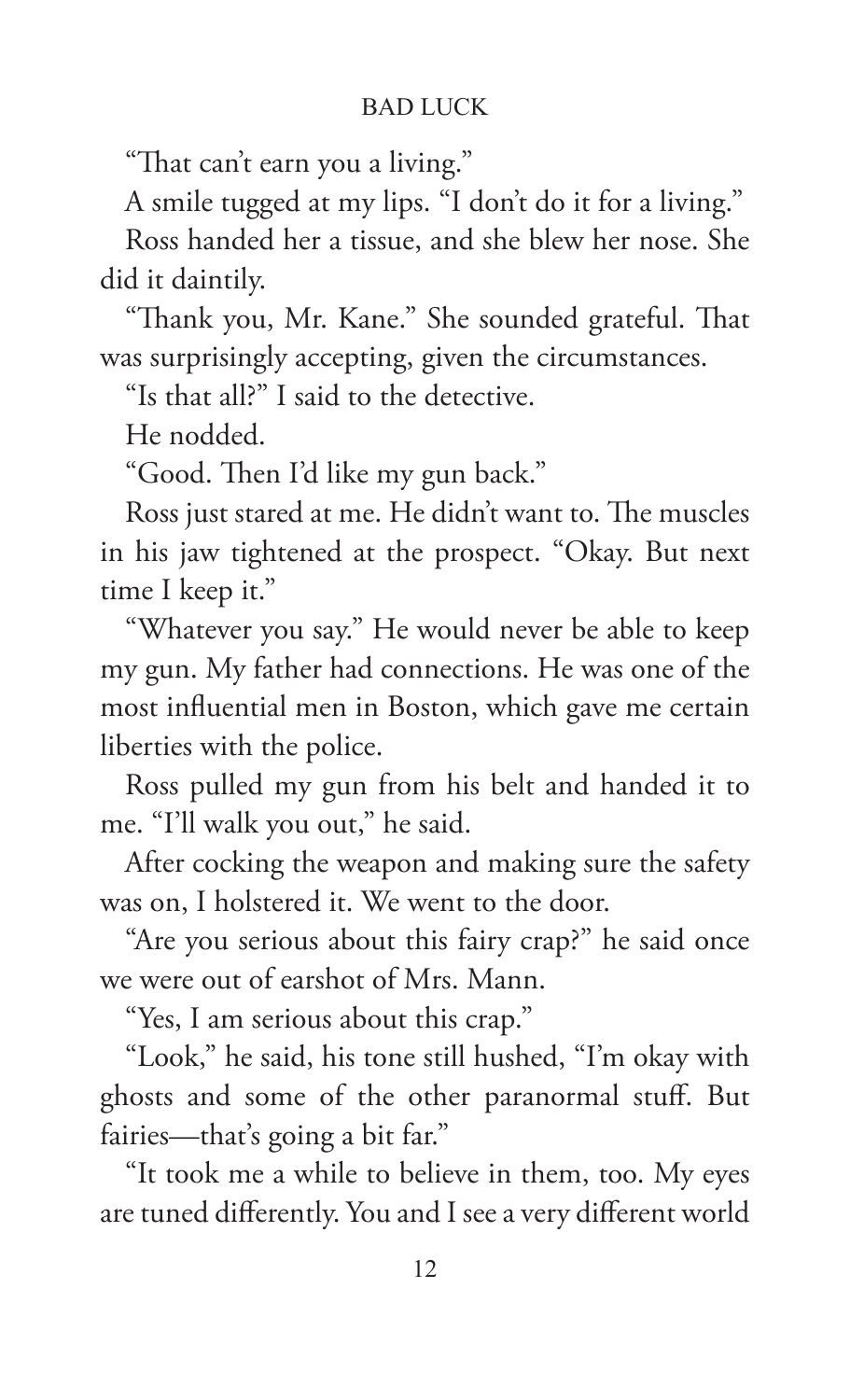out there. But they're real. You saw one today. How else can you explain what happened?"

He shrugged. "But it didn't look like a fairy."

"How do fairies look? And please don't tell me they're like Tinkerbell. You're too smart for that."

Ross glared at me. "Fine." He did expect Tinkerbell. "So, do you think they'll give the kid back?"

At the door, I turned to face him, looking him squarely in the eyes.

"Honestly, I have no idea. Fairies sometimes give them back. But not always. It's said they occasionally kill the child. Other times, they raise it as their own. I think you should be prepared for the possibility the baby is gone for good."

"Is there a way to rescue him? You know. Do your supernatural thing and bring him back?"

"Who do you think I am? Gandalf the Gray?" The chuckle that followed was more for the absurdity of this conversation than at my joke. "Being rich doesn't help. Fairies don't care about money. And I may have 'special abilities,' but there's a limit to what I can do. To my knowledge, no one can force them to do something they don't want to do."

The expression on Ross' face was grim. He cared. He cared for the kid, and for Mrs. Mann. He was setting himself up for a fall, but I bet he understood that. "The woman's best chance is to try to appease them. If they can make up for what they did—whatever that may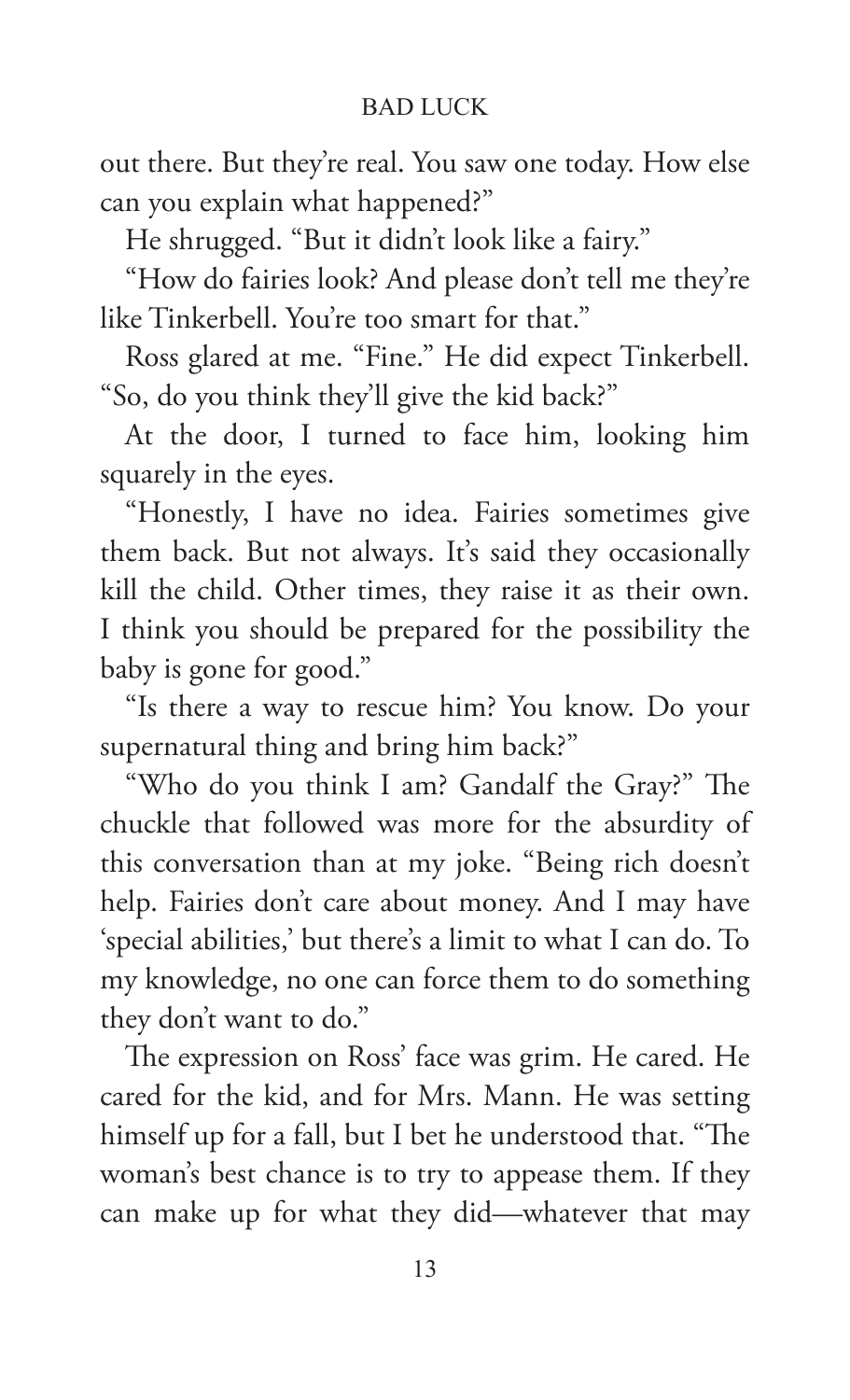be—then they might give the baby back. It's a long shot, but it's all they've got."

Ross frowned. "I'm reporting this as a missing child. After all, I can't go to my superiors and say, 'the child was taken by fairies.' We'll send the skin to the Medical Examiner for analysis and hope they find something useful.

"In the meantime, I'll talk to the husband. He might think of something that could have pissed off the fairies. Although, I might use the term 'ecological extremists.'"

"Fair enough," I said with a laugh. "Call me if you find anything." And with that, I walked out into the chilly spring air.

A changeling.

The drive back to my office was spent thinking about them. Fairy lore was a subject I put extra effort into because I suspected there might be some Fae blood in me. My knowledge of them was pretty impressive. In fact, I would say I knew more about them than just about any human being. When it came to the supernatural, there were two lines of research. One was to study the folklore, mythology, and experiences people had. The other was to investigate using supernatural means. Normal humans couldn't follow that second line of study. I could.

In history, many of the worst diseases and illnesses were blamed on changelings. But not all of them acted